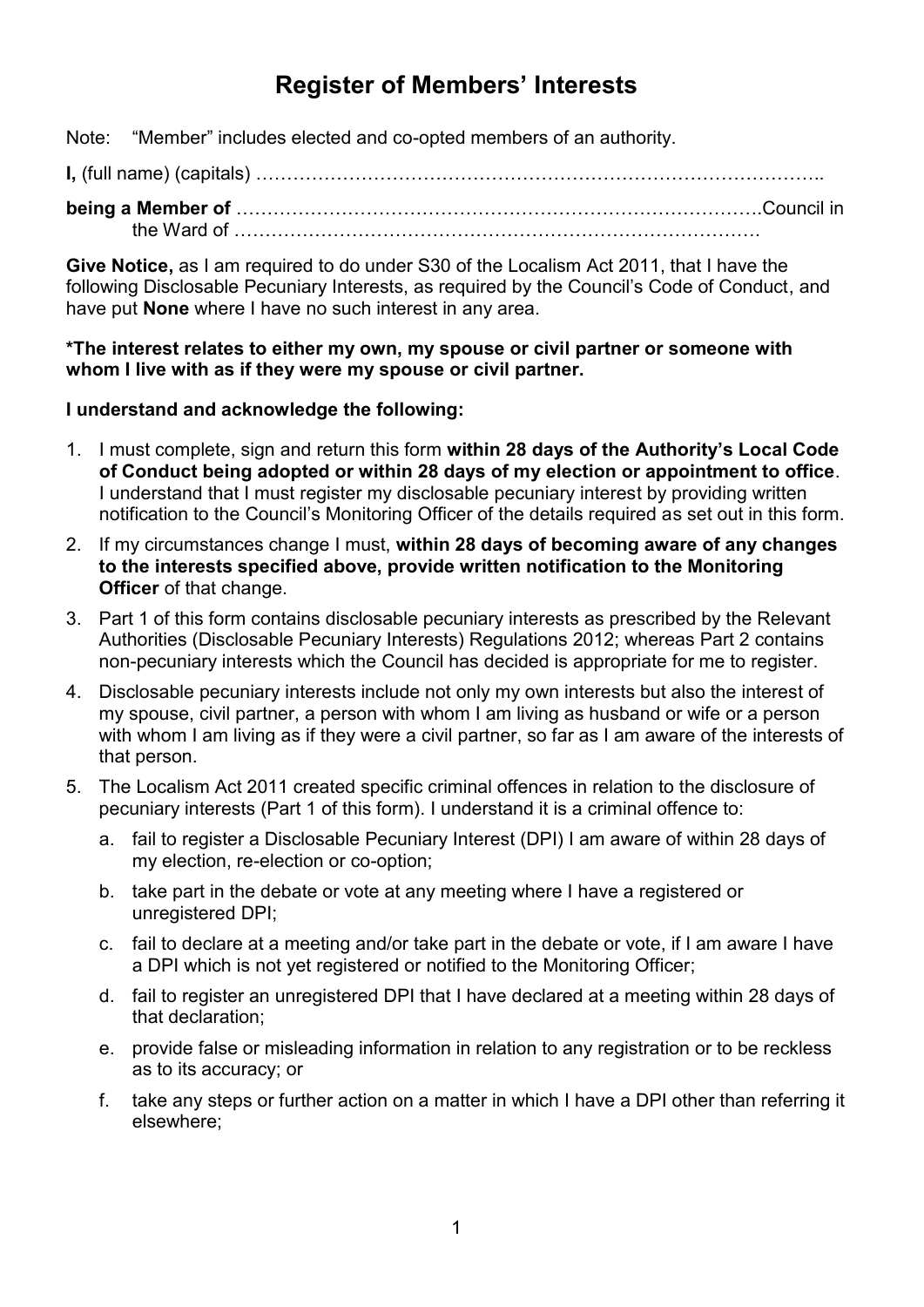in each case without reasonable excuse, and I recognise any such failure is a direct contravention of the Localism Act 2011 and a criminal offence; and may be investigated by the Police and referred to the Director of Public Prosecutions. I understand that upon conviction a Member or Co-opted Member may be fined up to a maximum of £5,000.

- 6. If I feel I have an interest which, if disclosable on a public register, could lead to myself or a person connected to me being subject to violence or intimidation, then I must disclose this as a sensitive interest to the Monitoring Officer on this form but need not declare the nature of the interest.
- 7. I must, **within 28 days of being offered or receiving any gift or hospitality in my capacity as a Member, with an estimated value of at least £25, provide written notification of that interest including details of the person(s) who made the offer or from whom it was received**. I understand that I should do this by completing the **Registration of Gifts and Hospitality** form and returning it to:

 Member Services Eden District Council Town Hall Penrith CA11 7QF

# **Notification of Change of Circumstances**

**A Member must, within 28 days of becoming aware of any change to the interests specified below, provide written notification to the Parish Clerk and/or Monitoring Officer of that change at the Council Offices at the address above.**

#### **I recognise that I have a legal duty to complete this form and that I must not:**

- 1. Omit any information that ought to be given in this notice;
- 2. Provide information that is materially false or misleading; or
- 3. Fail to update this information as my circumstances change.

| <b>Full Name:</b> |  |
|-------------------|--|
| Signature:        |  |
| Date Completed:   |  |

### **Office Use Only**

| <b>Monitoring Officer's</b> |  |
|-----------------------------|--|
| Signature:                  |  |
| <b>Date Received:</b>       |  |

# **Please retain one copy and send original to Member Services (address above)**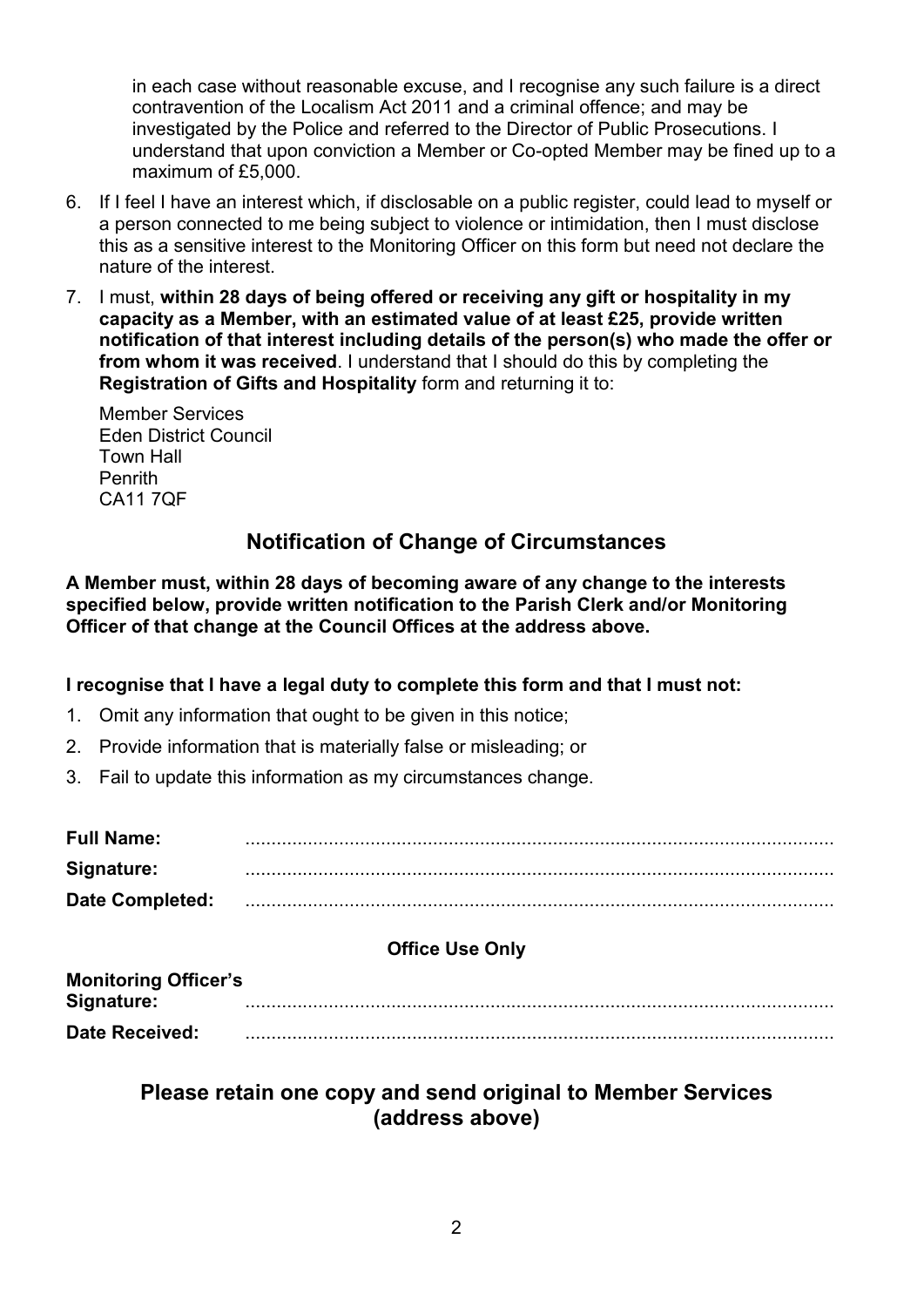# **Part 1: Disclosable Pecuniary Interests**

Please answer all parts of this form. You must enter information in every box. **If you do not have an interest in a particular question please put "None"**. All of your interests must be properly recorded in the appropriate areas.

### **Employment, Office, Trade, Profession or Vocation**

Any employment, office, trade, profession or vocation carried on for profit or gain. (Please include name, address and description if not obvious)

| <b>Myself</b> | My spouse or partner* (see definition above) |
|---------------|----------------------------------------------|
|               |                                              |
|               |                                              |
|               |                                              |
|               |                                              |
|               |                                              |
|               |                                              |
|               |                                              |
|               |                                              |
|               |                                              |
|               |                                              |
|               |                                              |

#### **Sponsorship**

Any payment or provision of any other financial benefit (other than from the Council named above) made or provided within the relevant period in respect of any expenses incurred by me in carrying out duties as a Member or towards my election expenses.

This includes any payment or financial benefit from a trade union within the meaning of the Trade Union and Labour Relations (Consolidation) Act 1992.

| <b>Myself</b> | My spouse or partner* (see definition above) |
|---------------|----------------------------------------------|
|               |                                              |
|               |                                              |
|               |                                              |
|               |                                              |
|               |                                              |
|               |                                              |
|               |                                              |
|               |                                              |
|               |                                              |
|               |                                              |
|               |                                              |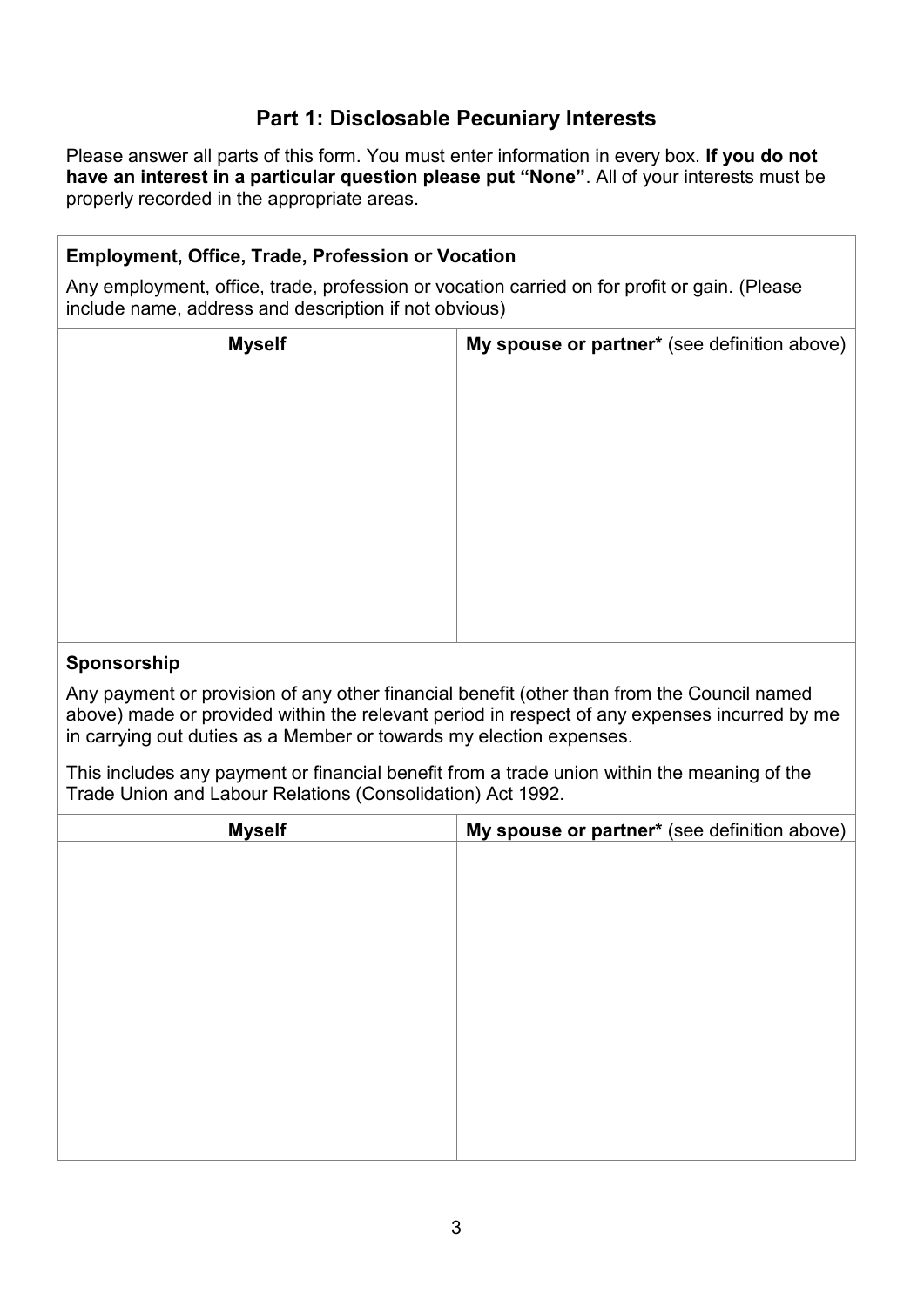### **Contracts**

Any contract which is made between the relevant person (that is me, my spouse or partner) or a body in which the relevant person has a beneficial interest) and the council named above  $-$ 

- under which goods or services are to be provided or works are to be executed; and
- which has not been fully discharged.

| <b>Myself</b> | My spouse or partner* (see definition above) |
|---------------|----------------------------------------------|
|               |                                              |
|               |                                              |
|               |                                              |
|               |                                              |
|               |                                              |
|               |                                              |
|               |                                              |
|               |                                              |
|               |                                              |

### **Land**

Any beneficial interest in land within the area of the council named above ( that is, any land you own or rent or receive an income from **including the property in which you live** – please include the full postal address ) – if you do not live within the area please specify this on the form.

| <b>Myself</b> | My spouse or partner* (see definition above) |
|---------------|----------------------------------------------|
|               |                                              |
|               |                                              |
|               |                                              |
|               |                                              |
|               |                                              |
|               |                                              |

#### **Licences**

Any licenses (alone or jointly with others) to occupy land in the area of the Council named above for a month or longer for example something you may do on another's land (for example park a caravan or lodging in someone else's house with permission but no actual tenancy, that is, living with parents/relatives/friends) but you don't necessarily have exclusive use. Include detail and full postal address.

| <b>Myself</b> | My spouse or partner* (see definition above) |
|---------------|----------------------------------------------|
|               |                                              |
|               |                                              |
|               |                                              |
|               |                                              |
|               |                                              |
|               |                                              |
|               |                                              |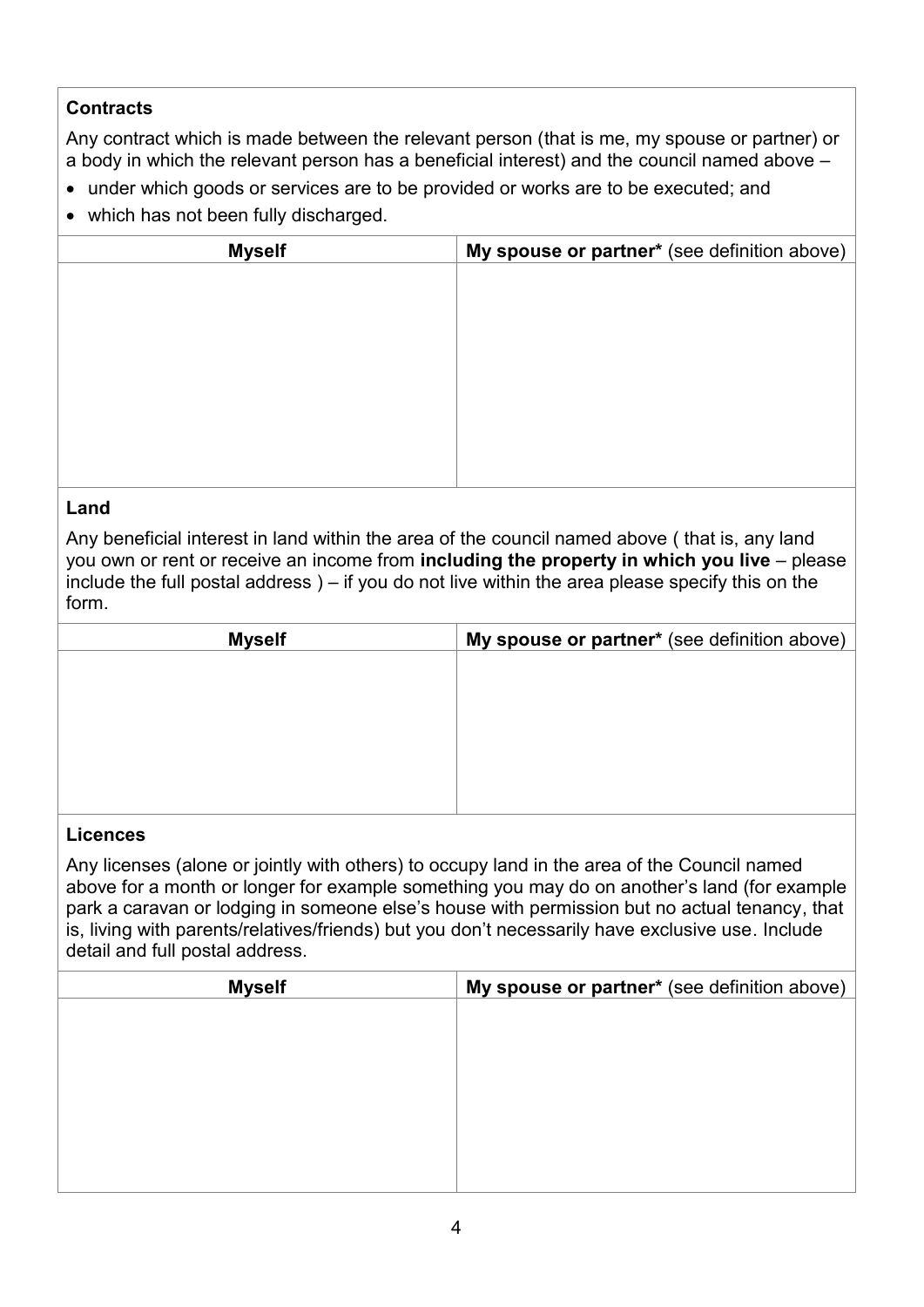## **Corporate Tenancies**

Any tenancy where (to my knowledge) –

- the landlord is the Council named above; and
- the tenant is a body in which I or my spouse or partner\* has a beneficial interest.

| <b>Myself</b> | My spouse or partner* (see definition above) |
|---------------|----------------------------------------------|
|               |                                              |
|               |                                              |
|               |                                              |
|               |                                              |
|               |                                              |
|               |                                              |
|               |                                              |
|               |                                              |
|               |                                              |

#### **Securities**

Any beneficial interest in securities of a body where:

- that body (to my knowledge) has a place of business or land in the area of the Council named above; **and**
- either
	- a. the total nominal value of the securities exceeds £25,000 or one hundredth of the total issued share capital of that body; or
	- b. if the share capital of that body is of more than one class, the total nominal value of the shares of any one class in which I or my spouse or partner\* has a beneficial interest exceeds one hundredth of the total issued share capital of that class.

(securities means shares, debentures, debenture stock, loan stock, bonds, units of a collective investment scheme within the meaning of the Financial Services and markets Act 2000 and other securities, other than money deposited with a building society)

| <b>Myself</b> | My spouse or partner* (see definition above) |
|---------------|----------------------------------------------|
|               |                                              |
|               |                                              |
|               |                                              |
|               |                                              |
|               |                                              |
|               |                                              |
|               |                                              |
|               |                                              |
|               |                                              |